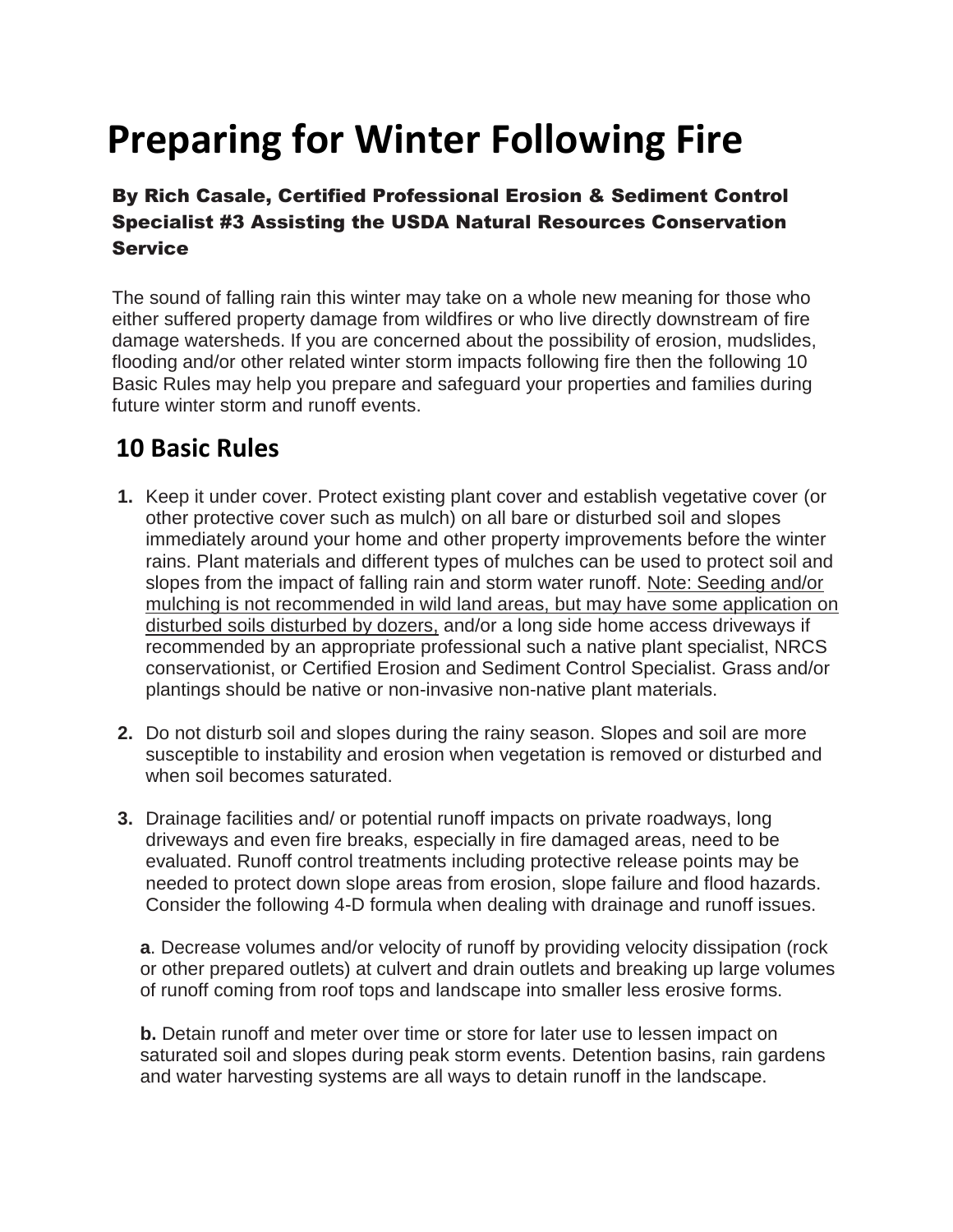**c**. Dissipate runoff where ever concentrated flows come in contact with bare soil and/or steep slopes by installing practices (vegetation, mulch, rock aprons, etc.) that spread runoff and help reduce both erosive capacity of soil and runoff volumes. Install velocity dissipaters at all culvert and drain outlets to prevent soil erosion. Note: Road culverts may need to be extended to a safer discharge point if culvert outlets have been denuded by fire.

**d.** Divert runoff if all else fails. Use this "D" with extreme caution. It may be helpful to re-route runoff and drainage away from unstable slopes, eroded areas, unprotected soil, etc., however, diverting runoff can often lead to new problems as a result of collecting, concentrating and redirecting flows. Be very careful and get professional advice before diverting runoff.

- **4.** Monitor and maintain all existing and planned runoff, erosion and sediment control measures (including vegetative cover) before and throughout the rainy season. Correct deficiencies as soon as possible. In some areas, leaf litter may be a serious problem for roof, driveway and landscape drainage systems because of all the fire and heat damage done to evergreen vegetation this year. Properly designed, located, and installed trash racks, debris barriers, gutter guards and other similar devices will help to reduce maintenance and allow home and property drainage systems to function properly.
- **5.** Use emergency/temporary practices such as sand bags, brush & slash, plastic sheeting, and hand dug drainage ditches, etc. with extreme caution or don't use at all. Do not install without professional guidance. For example: covering slopes with plastic sheeting or dumping brush into gullies or other eroded areas is almost always the wrong thing to do. An improperly designed and/or placed emergency practice can be worse than no practice at all. Additionally, emergency measures may cause new hazards or problems, and provide a false sense of security.
- **6.** Prune or remove high hazard fire damaged trees capable of falling on to living structures or roads before winter storms. Note: Don't remove healthy or slightly damaged trees unnecessarily. Tree root systems are still holding soil and slopes in place and tree cover is protecting soil from impact of falling rain as well as reducing winter runoff. Consult with Cal Fire and/or a registered professional forester (RPF) or certified arborist for assistance. Contact Forestry hotline at 800-738-TREE (8733); [forestryhelp@gmail.com](mailto:forestryhelp@gmail.com) for RPF list and list of certified arborists)
- **7.** There is an increased threat of rock fall in some areas because of damage to vegetation and shallow rocky soils and slopes in affected watersheds. Debris barriers and rock fall netting can be effective in capturing smaller rocks but larger rocks will require more substantial measures. If there is a threat of large rocks releasing from slopes on your property or adjacent properties then seek professional assistance. Contact the USDA Natural Resources Conservation Service (NRCS) or Resource Conservation District (RCD).